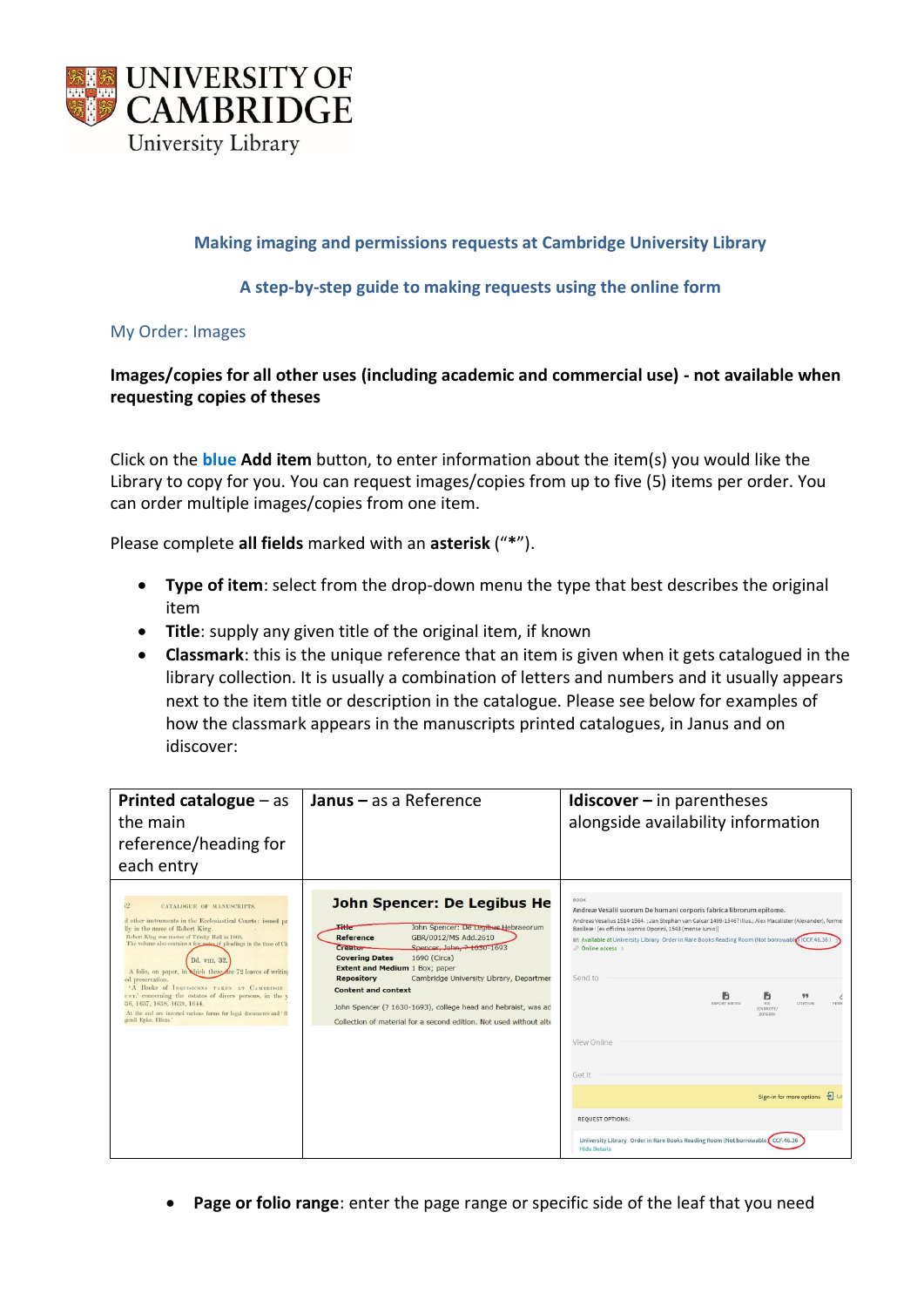

- **Description**: complete with any additional information that could help us identify the specific item/image/page you need
- **Microfilms**: some of the rare books and manuscripts in the collection are available in microfilm format. If you select this option, we will check the list of microfilms we hold and if copies are available, we will let you know if we can scan them and make these scans available to you. Please note that the Library only holds microfilms for a small part of the collection and that delivering a copy of a whole microfilm reel may take much longer than standard photography. If a microfilm does not exist, the quote you receive will be for producing copies according to our standard process.

Click on '**Save**' to proceed.

Click on the **blue Add item** button, to enter information about more items

# **OR**

Click on the **green** '**Next**' button to continue to the next stage of your order

## My order: Licence Request

In this section, you can supply information about how you plan to use the copies are ordering. If you are still not sure about these details, please do not proceed with completing this form. If you still need copies for your research, you could ask for them under the exception for private study and research for non-commercial purposes. You could contact the library for permissions once your project or publication details have been finalised and all the information below is readily available.

Please complete **all fields** marked with an **asterisk** ("**\***").

**My Project Details** – information about the project where you would like to use the requested copies.

- **Title/name of project**: Enter the title of your work/book/thesis here (even if it is a work in progress). In the case of articles/chapter/essays published in edited volumes or journals, please enter as following "ARTICLE TITLE" inside "JOURNAL/BOOK TITLE"
- **Publisher or production company**: enter the name of the publisher or production company preparing the specific title
- **Licence period**: Check with your editor/publisher/production coordinator about the appropriate licence. Cambridge University Library only offers limited-time licences. When it comes to Open Access projects, the licence period will be the lifetime of the project.
- **Licence start month** and **Licence start year**: this would be the publication date or the date of the first broadcast

**Permissions Required** – Please supply details about the rights required for this specific project

- **Languages**: specify if you need rights for a project in one language or more; if you are not sure, your editor or project organiser should be able to advise
- **Territory**: specify if your project will be available only in one country or in the World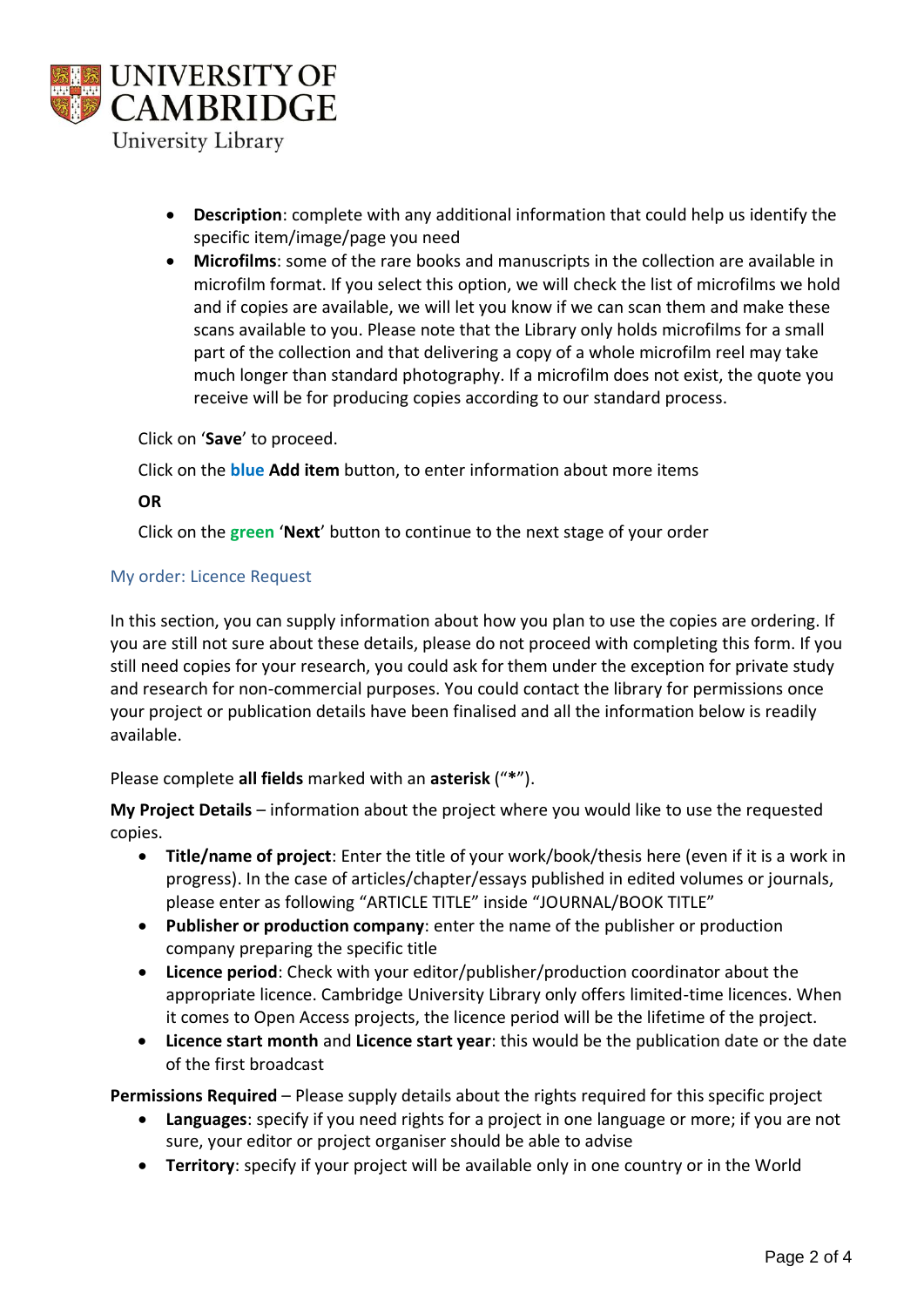

**Formats** - Please specify the **format** of your project:

#### **Print**

- **Author name**: fill in the name of the book or article author
- **Volume or issue**: if the title is a journal, enter the volume or issue in which the requested copy will appear
- **Print run**: fill in the number of copies the publisher plans to issue for the project; if the title is made available in both print and electronic format, the print-run should include both the number of printed copies and the projected electronic sales/subscriptions etc. Your editor/publisher should be able to advise on this.
- **Print placement**: let us know if the image is used inside or on the cover of this title
- **Maximum size**: specify if you plan to use the image at half or full page.

## **Online/electronic**

- **Maximum size** (if applicable): specify if you plan to use the image at half or full screen
- **Maximum resolution**: Library images should only be used in electronic publications at medium resolution (at maximum of 2000 pixels on the largest side) and preferably no more than will permit legible viewing. If your project requires a higher resolution, please let us know.
- **Maximum duration** (if used on a short animation or presentation): please let us know if you plan to show the requested copies for more than 30 seconds.
- **Will this project/publication be made available online as Open Access?:** if you are not sure, please check with your editor. If the project will be made available to all after a number of years, please give more details in the **Description** field below.

## **Broadcast**

- **Maximum duration**: please let us know if you plan to show the requested copies for more than 30 seconds.
- **Maximum resolution**: Library images should only be used in electronic publications at medium resolution (at maximum of 2000 pixels on the largest side) and preferably no more than will permit legible viewing. If your project requires a higher resolution, please let us know.
- **Media**: select from the available options use across all media (no DVD or download-toown) / use across all media (with DVD or download-to-own) / BBC PSR (5 years unlimited transmissions on BBC channels and iPlayer)

**Exhibition display** - Please give here details of how you plan to use the supplied image as part of this exhibition, e.g. as a decorative element, as part of the interpretation, to promote the exhibition, on display instead of the original, etc.

- **Placement**: as part of the exhibition, interpretation or promotion
- **Maximum size**: A5, A4 etc; if the display is digital please specify here
- **Will fees apply to enter the exhibition or exhibition venue?**: let us know if entrance to the exhibition space (a museum gallery, a public building, municipal site etc) is ticketed, and/or if there is a fee to enter the exhibition where the supplied copy will appear